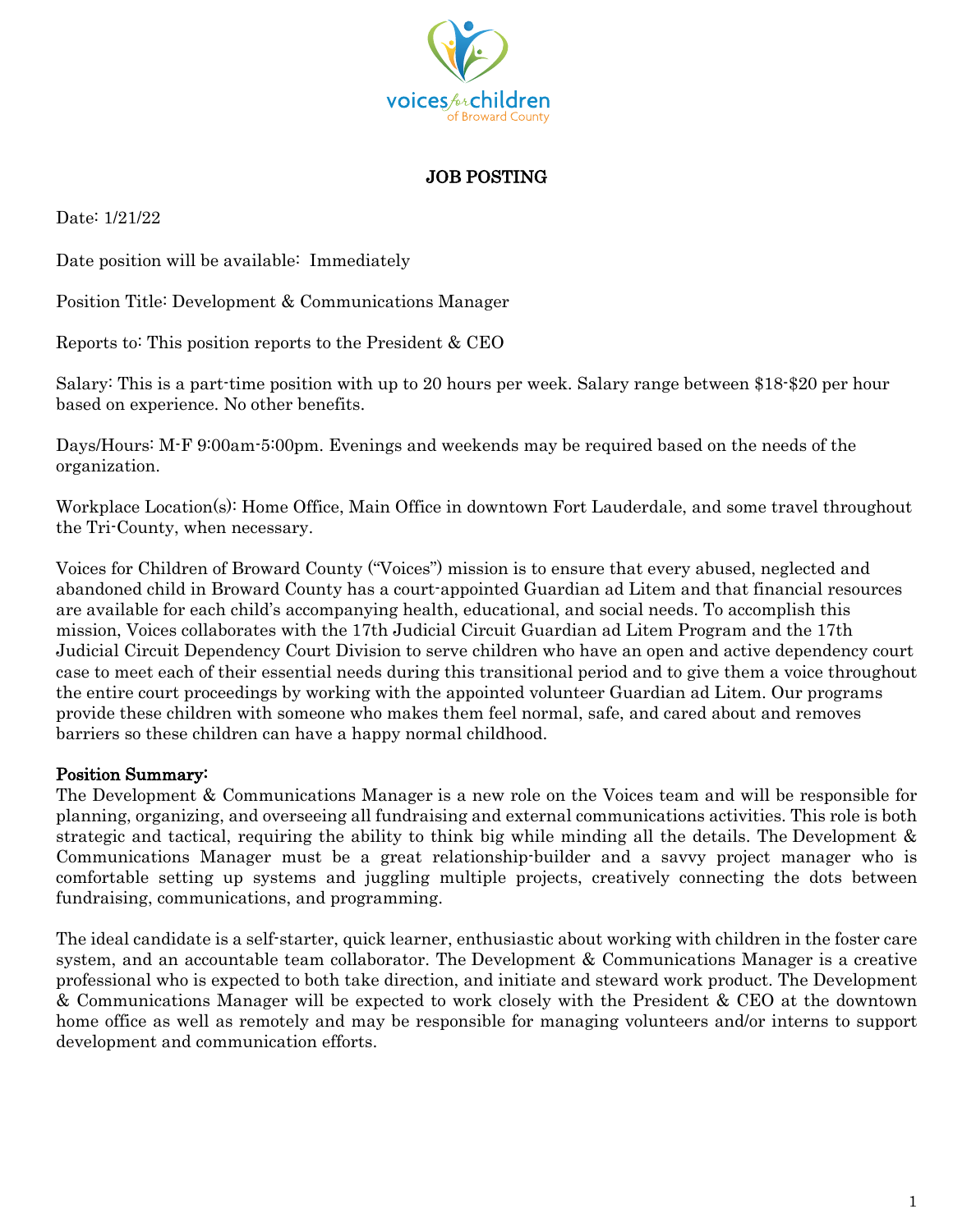## Position Responsibilities Include:

Database Management and Gift Processing (25%/ 5hours per week):

- Perform all data entry (donor information, donation and prospects).
- Perform regular database maintenance and clean-up projects to ensure data integrity and accessibility.
- Run reports and mailing lists.
- Ensure regular communication with all donors; send acknowledgment letters and thank you notes in a timely manner; and track all communications using Bloomerang.
- Log in all gifts in log system.
- Integrate and manage email addresses.
- Serving as liaison to vendors such as mail-houses, wealth screening, or address update services.
- Develop and maintain policies and procedures for data entry.
- Manage existing codes and tables and adding new ones as strategies dictate.
- Maintain users and security settings for the system.
- Make recommendations for information systems as appropriate.

Fundraising, Special Events, In-Kind Donation Drives (30%/ 6 hours per week)

- Develop, execute, and manage a monthly giving program.
- Lead social fundraising efforts across existing platforms including Facebook, Instagram, etc.
- Lead and coordinate all fundraising events (in-house and  $3<sup>rd</sup>$  party events) including: Soaring for Children and All You Need is Love Donor.
- Lead and manage solicitation and recognition for silent auction procurement.
- Partner with the Vice President of Programs to collaborate for in-kind donation drives.

Communications (15%/ 3 hours per week)

- Contribute content and produce materials for Voices' website, newsletter, brochures, 1-pagers, letters to supporters, annual report, and other materials.
- Solicit, compile, and produce stories for monthly newsletter and post relevant stories on website.
- Generate, edit, publish and share daily social media content.
- Assist with the graphic design of all collateral materials.
- Participate in a range of external facing activities- such as, site visits, connect with other agencies and partners about our work, and represent Voices is some forums.

General Administrative Support (15%/ 3 hours per week)

- Follow-up on phone calls, emails, fulfilling requests for information
- Assist in coordination of the President & CEO calendar for scheduling with donors, partners, and community stakeholders.
- Perform other administrative support as needed under the direction of the President & CEO.

Other (15%/ 3 hours per week)

- Represent the organization in an enthusiastic and professional manner in the community and with a demonstrated commitment to Voices mission.
- Participate in staff meetings, keeping staff colleagues up to date on fundraising efforts.
- Participate in Program Days, such as Back-to-School, Disney, Holiday Workshop, etc.
- Perform other miscellaneous tasks as needed under the direction of the President & CEO.